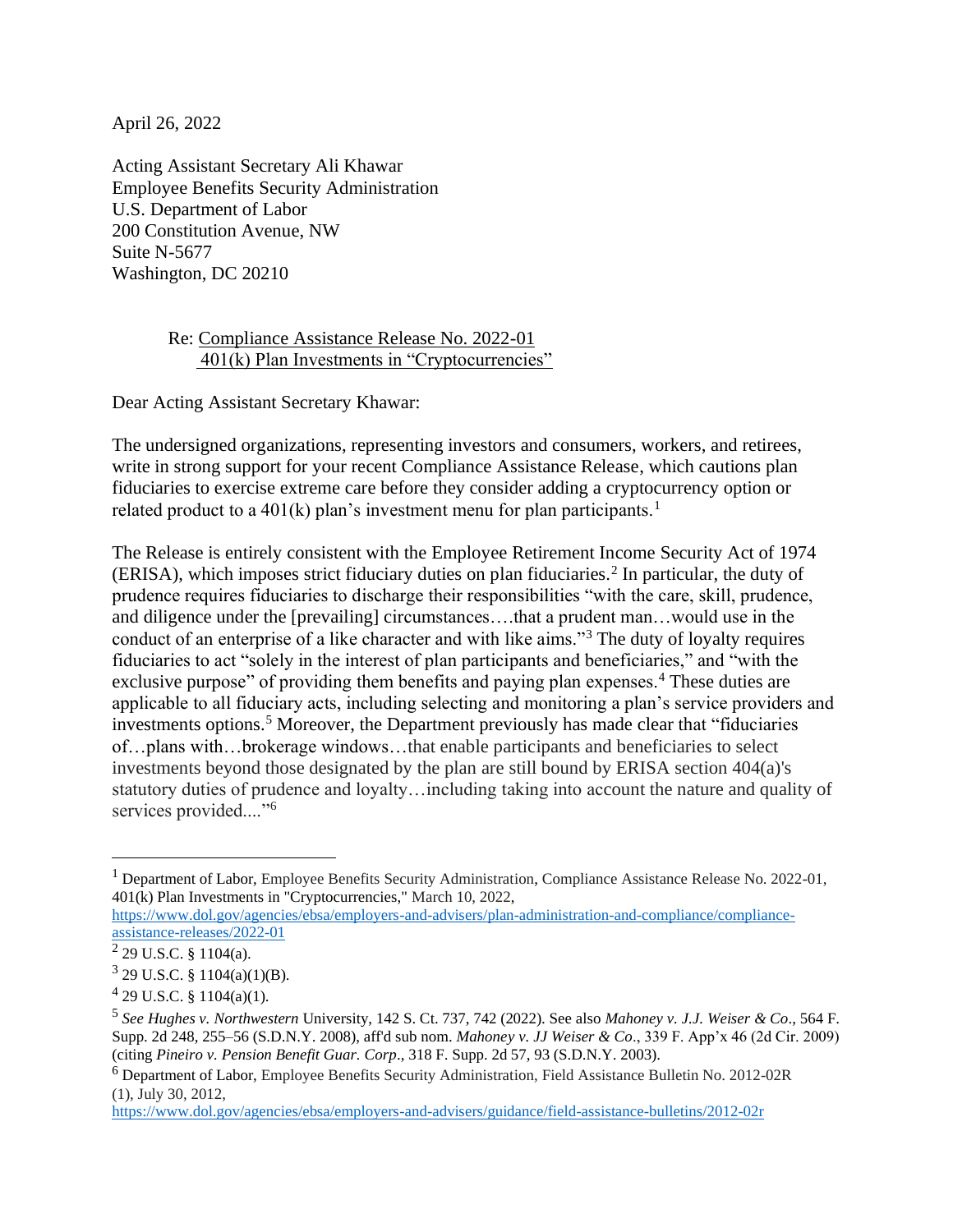We share the Department's well-founded concern about instances where plan fiduciaries may be exposing participants to direct investments in cryptocurrencies, or other products whose value is tied to cryptocurrencies. As the Compliance Assistance Release correctly highlights, several aspects of cryptocurrencies raise serious questions about the prudence of exposing plan participants to these assets, including:

- They can exhibit extreme price volatility, which can be particularly devastating for participants who are approaching retirement;
- It can be extraordinarily difficult, even for expert investors, to evaluate these assets and separate the facts from the hype;
- Because cryptocurrencies are not held like traditional plan assets in trust or custodial accounts, they are at heightened risk of fraud, theft and loss;
- There are no consistent, reliable, and widely accepted standards for valuing cryptocurrencies; and
- Rules and regulations governing the cryptocurrency markets are evolving, and some market participants may be operating outside of existing regulatory frameworks or not complying with them at all.

Given these concerns, and the many uncertainties that currently pervade digital asset markets, we think it would be particularly challenging for plan fiduciaries to satisfy their prudence obligations when exposing plan participants to this category of assets. That is not to say that cryptocurrency markets, regulations, and industry practices won't evolve in a way that enables plan fiduciaries to satisfy their prudence obligations in the future. Nor does this guidance indicate that it is impossible for a plan fiduciary to be able to offer cryptocurrency assets. However, we all agree that it is entirely appropriate at this stage in the market's evolution that the Department caution plan fiduciaries to exercise extreme care when considering exposing plan participants to cryptocurrency assets.

We are particularly concerned that some plan fiduciaries may be providing exposure to cryptocurrency assets via brokerage windows without first undertaking a thorough and impartial investigation of the risks associated with offering these assets. While some plan fiduciaries may be under the impression that their fiduciary duties don't apply if the transaction is structured in this manner, this view is at odds with the objective of ERISA–to protect the retirement savings of plan participants from mismanagement and abuse, to hold those in charge of those savings to the highest legal standards, and to provide strong accountability mechanisms for failure to comply with those legal standards.<sup>7</sup>

In conclusion, we strongly support the publication of the recent Compliance Assistance Release and encourage the Department to continue to fulfill its mission to protect the interests of retirement plan participants and beneficiaries.

Sincerely,

American Federation of Labor and Congress of Industrial Organizations (AFL-CIO)

<sup>7</sup> *See* 29 U.S.C 1101(b).